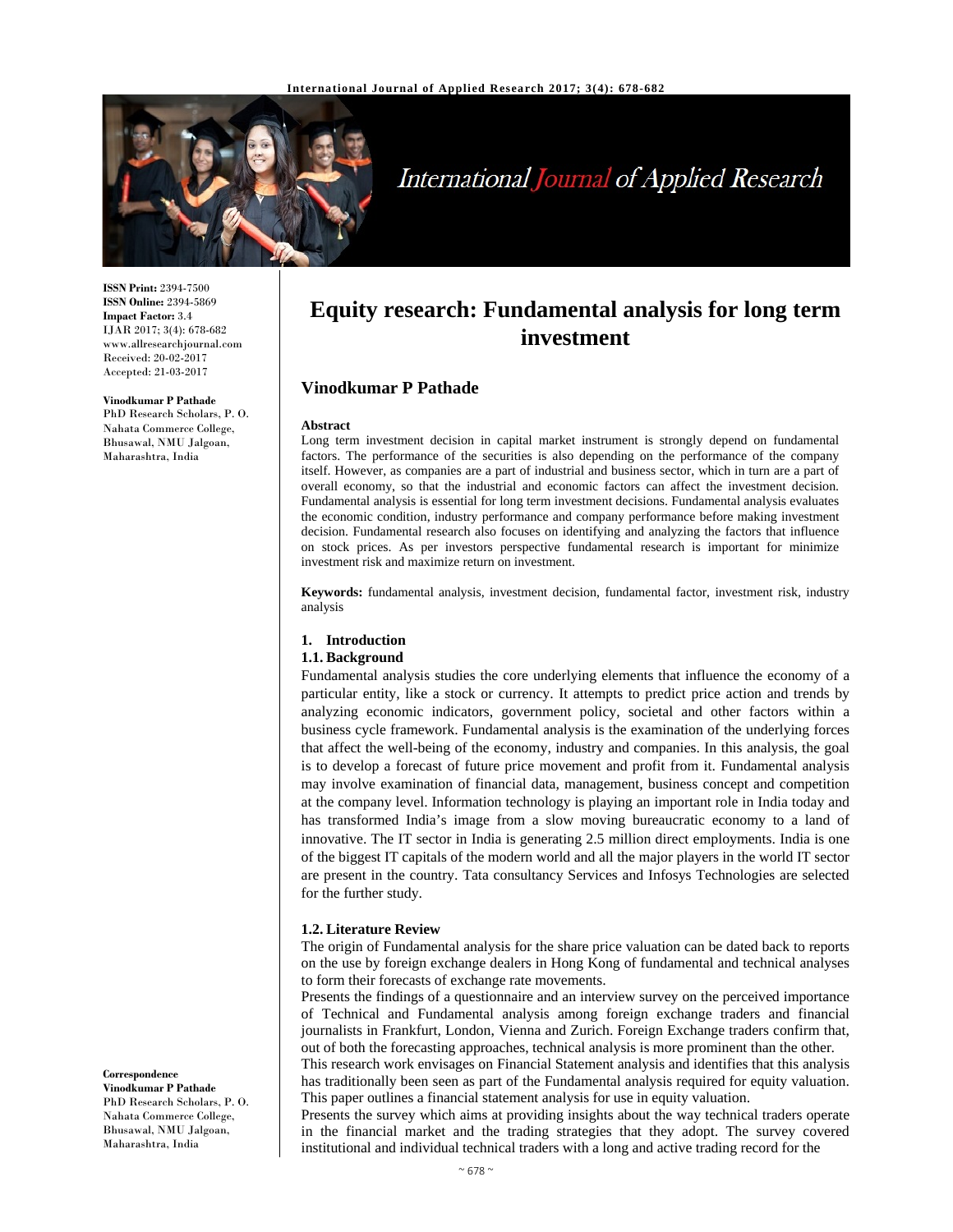Indian market. In this study also it is observed that the sample respondents tend to use Technical analysis along with Fundamental analysis for security selection.

Jenni L., Bettman, Stephen. J. Sault, Emma J. Schultz (2008), proposes an equity valuation model integrating Fundamental and Technical analysis, they tend to recognize their potential as complements rather than as substitutes. Testing confirms the complementary nature of Fundamental and Technical analysis by showing that in spite of each performing in isolation models integrating both have superior explanatory power

Fundamental research focuses on identifying and analyzing the factors that influence security prices whereas technical analysis is solely concerned with analyzing market behavior, without concern for trying to explain it. Given the sharp differences, it is easy to understand why proponents tend to favor one over the other. The performance of the securities that represent the company can be said to depend on the performance of the company itself. However, as companies are a part of industrial and business sector, which in turn are a part of overall economy, so even the economic and industry factors can affect the investment decision.

#### **1.3 Objectives and Limitations of the Study**

- To explain how the basic tools of fundamental and technical analysis may be applied to arrive at investment decisions.
- To interpret the results of ratios and charts prepared using the above tools for selected companies.

The limitations of the study are as follows:

- The fundamental research tools are restricted by the time available and size considerations for the project.
- The interpretation of ratios and charts may vary from one analyst to another.
- The time frame for financial data used in this project is limited to 5 years (April 2011 to March 2016).

#### **1.4 Research methodology**

In the current study has made to measure financial performance, evaluate financial performance and comparison of the financial performance TCS and Infosys with the help of key financial ratios. The present study is based on only secondary data which is collected from various books, journals, annual reports of the company's quarterly financial results and various other articles & websites. The relevant data are collected from the past available financial Reports, namely balance sheet, profit & loss Account and Corresponding schedules that were made available by Yearly Review of the selected companies. The ratios for financial year have been collected & calculated. The important ratios selected for study and analysis. The study covers the period of 5 years i.e. from 2011-12 to 2015-16. In this present study, fundamental analysis and ratio analysis techniques were used to measure, evaluate and compare the selected company's financial performance. The yearly trend and movement of ratios have been presented graphically.

#### **2. Conceptual Framework**

## **Fundamental analysis**

For stocks and equity instruments, this method uses revenues, earnings, future growth, return on equity, profit margins and other data to determine a company's underlying value and potential for future growth. In terms of stocks, fundamental analysis focuses on the financial

statements of the company being evaluated. Fundamental analysis is the foundation of solid investing. It helps the investor determine the underlying health of a company by examining the business' core numbers. Shares of companies with strong fundamentals will tend to go up over time, while fundamentally weak companies will see their stock prices fall. This makes fundamental analysis especially valuable to long-term investors.

The following tools have been studied for financial performance analysis of the respective automobile companies.

- 1. Earnings per Share
- 2. Current Ratio
- 3. Return on Capital Employed
- 4. Inventory Turnover Ratio
- 5. Debtors Turnover Ratio
- 6. Gross Profit Ratio
- **1. Earnings per Share:-** This is one of the important indicators of performance of a company. Earnings per share indicate the amount of profit available for distribution amongst the equity shareholders. This ratio is calculated as shown below:

Net Profit after Tax & Preference Dividend

#### EPS = ----------------------------------------------------------- Number of Equity Share

As mentioned above, EPS is one of the important criteria for measuring the performance of a company. If EPS increases, the possibility of higher dividend per share also increases. However, the dividend payment depends on the policy of the company. Market price of shares of company may also show an upward trend However, it should be remembered that EPS of different companies may vary from company to company due to the following different practices by different companies regarding stock in trade, depreciation, source of raising finance, tax- planning measure etc.

**Table 1:** Earnings per Share (in percent)

| YEAR    | <b>TCS</b> | <b>Infosys</b> |
|---------|------------|----------------|
| 2011-12 | 53.07      | 139.07         |
| 2012-13 | 70.99      | 158.76         |
| 2013-14 | 97.67      | 178.39         |
| 2014-15 | 111.87     | 105.96         |
| 2015-16 | 123.28     | 68.75          |

(**Source:** Annual Report of TCS and Infosys from 2011-12 to 2015- 16)



**Source:** Annual Reports of TCS and Infosys

**Fig 1:** Earnings per Share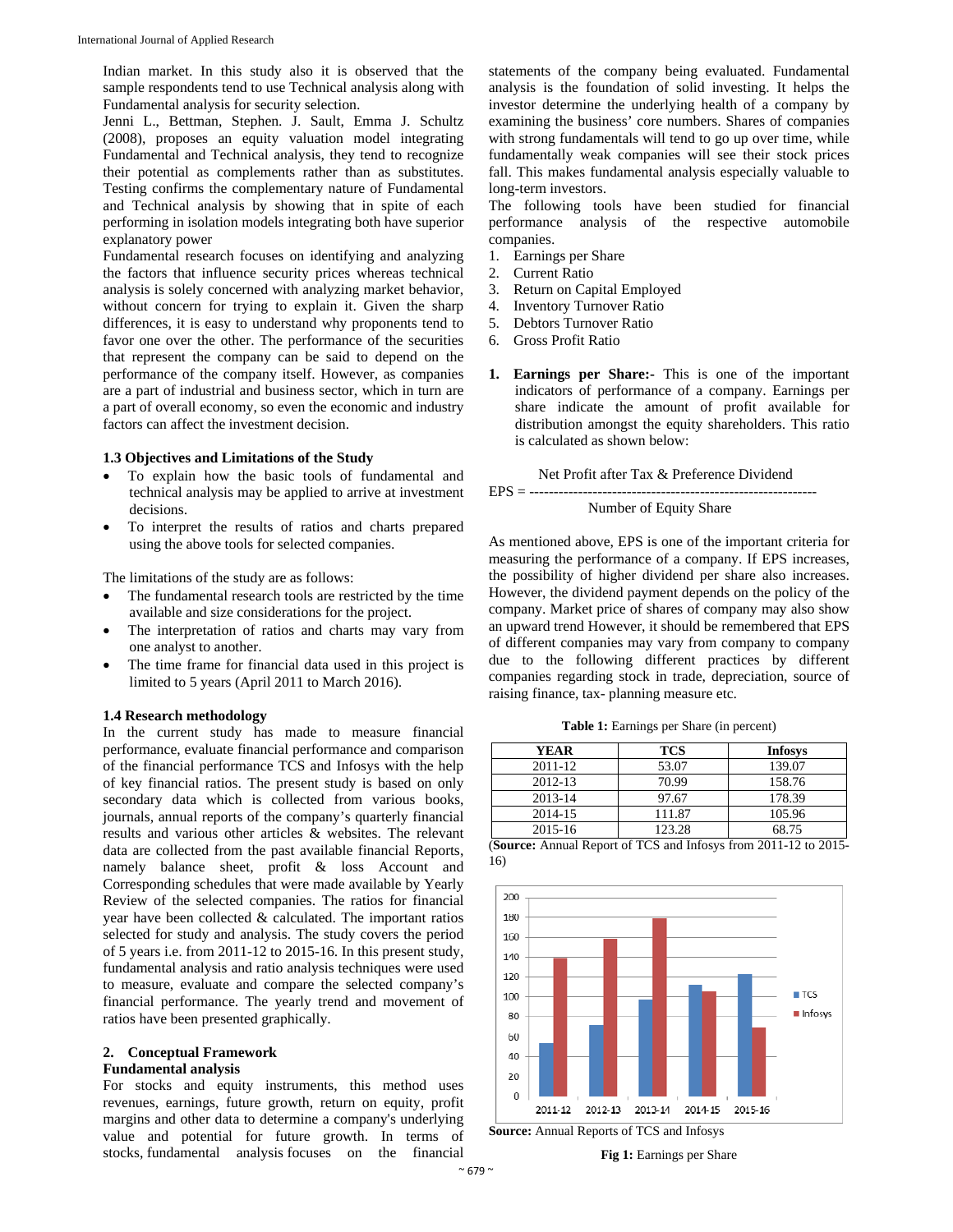The above figure represents the earning per share of the companies. Earnings per share represent the amount which is available to the company for paying dividend. It can be seen that the earning per share of TCS is continuously increased. Whereas the earning per share of Infosys has increased in 2012-13 after that it has decreased continuously. As compared to Infosys the performance of TCS is better in terms of earning per share in last five years' time period.

Current Ratio This ratio is calculated by dividing current asset by current liabilities. Current ratio is also known as 'solvency ratio' as it indicates how the expected current claims are covered by current assets. This ratio is calculated with the help of the following formula:

#### Current assets Current ratio = ---------------------- Current liabilities

This ratio indicates the coverage of current assets to the current liabilities. In other words, it indicates the proportion of current assets available for meeting the current liabilities. Normally it is expected that the current ratio should be 2:1.

**Table 2:** Current Ratio (IN PERCENT)

| <b>YEAR</b> | TCS  | <b>Infosys</b> |
|-------------|------|----------------|
| 2011-12     | 2.24 | 3.36           |
| 2012-13     | 2.78 | 3.41           |
| 2013-14     | 3.18 | 3.70           |
| 2014-15     | 2.85 | 4.75           |
| 2015-16     | 2.48 | 4.91           |

**Source:** Annual Report of TCS and Infosys from 2011-12 to 2015- 16



**Fig 2:** Current Ratio

The above figure represents the current ratio of both the companies. Current ratio represents the amount which is available to the company for paying its short term liabilities. It can be seen that the current ratio of Infosys is showing increasing trends. In the year 2011-12 current ratio of Infosys was 3.36% and in 2015-16 was 4.91%. In the case of TCS it seen that the current ratio is showing increasing and decreasing trends. Current ratio increased in 2012-13 and 2013-14 again it decreased in 2014-15 and 2015-16. It means TCS's current assets position with compared to its current liabilities gradually increased and decreased. It is clear from above information that Infosys is in better position than TCS in term of current ratio.

#### **Return on Capital Employed**

This ratio indicates the percentage of net profits before interest and tax to total capital employed. The employed is calculated as follows.

#### Net Profit before Interest and Tax Return on Capital Employed = ------------------------x 100 Capital Employed

This ratio considered to be a very important one because it reflects the overall efficiency with which capital is used. The ratio of a particular business should be compared with other business firms in the same industry to find out the exact position of the business.

ROCE compares earnings with capital invested in the company. ROCE should always be higher than the rate at which the company borrows; otherwise any increase in borrowing will reduce shareholders' earnings. A variation of this ratio is return on average capital employed (ROACE), which takes the average of opening and closing capital employed for the time period.

**Table 3:** Return on Capital Employed (IN ERCENT)

| YEAR        | TCS   | <b>Infosys</b> |
|-------------|-------|----------------|
| 2011-12     | 49.34 | 27.10          |
| 2012-13     | 52.77 | 24.79          |
| 2013-14     | 53.39 | 22.99          |
| 2014-15     | 48.07 | 25.71          |
| $2015 - 16$ | 53.63 | 29.24          |

**Source:** Annual Report of TCS and Infosys from 2011-12 to 2015- 16



**Fig 3:** Return on Capital Employed

The above figure represents Return on Capital Employed of TCS and Infosys. It can be seen from the figure that Return on Capital Employed of TCS have increased in 2012-13 and 2013-14 but in 2014-15 it has decreased and again it increased in 2015-16. Return on Capital Employed of Infosys has decreased in 2012-13 and 2013-14and again increased in 2014-15 and 2015-16. Return on Capital Employed of Infosys was 27.10 % in 2011-12 and it was 29.24% in 2015- 16.

**Debtors Turnover Ratio:** Debtors turnover is an efficiency ratio or activity ratio that measures how many times a business can turn its accounts receivable into cash during a period. In other words, the accounts receivable turnover ratio measures how many times a business can collect its average accounts receivable during the year. Higher debtor turnover ratio is good because higher debtor turnover ratio means, more fast, we are collecting money. Lower debtor turnover ratio is not good because it tells us that we have not managed debtor's better ways. Money from debtors is not collected fast.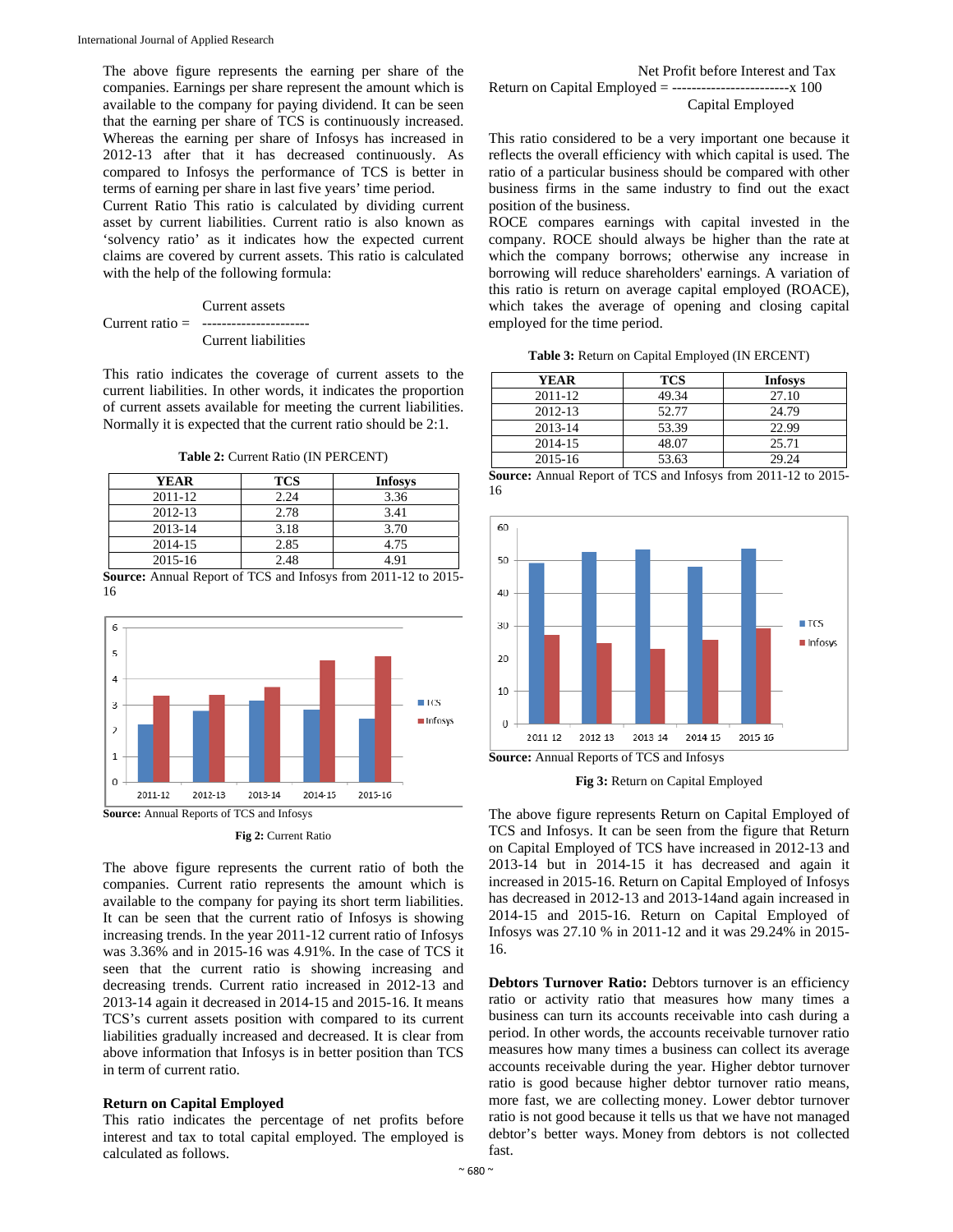

**Table 4:** Debtors Turnover Ratio (in percent)

| <b>YEAR</b> | <b>TCS</b> | <b>Infosys</b> |
|-------------|------------|----------------|
| 2011-12     | 4.76       | 5.86           |
| 2012-13     | 4.67       | 5.93           |
| 2013-14     | 5.04       | 6.47           |
| 2014-15     | 4.77       | 6.25           |
| 2015-16     | 5.59       | 6.50           |



**Source:** Annual Reports of TCS and Infosys

**Fig 4:** Debtors Turnover Ratio

It can be seen that Debtors Turnover Ratio of both the companies has showing increasing and decreasing trends. Debtors Turnover Ratio of TCS in 2011-12 was 4.76% and in 2015-16was 5.59%. Debtors Turnover Ratio of Infosys in 2011-12 was 5.86% and in 2015-16 was 6.50%. As compared to performance Infosys is better than TCS in terms of Debtors Turnover Ratio in last five years' time period.

**Gross Profit Ratio:-** The gross profit ratio shows the proportion of profits generated by the sale of products or services, before selling and administrative expenses. It is used to examine the ability of a business to create sellable products in a cost-effective manner. The ratio is of some importance, especially when tracked on a trend line, to see if a business can continue to provide products to the marketplace for which customers are willing to pay a reasonable price. The gross margin ratio can be measured in two ways. One is to combine the costs of direct material, direct labor, and overhead, subtract them from sales, and divide the result by sales. This is the more comprehensive approach. Formula

 Sales – (Direct materials + Direct Labor + Overhead) Gross Profit Ratio = ----------------------------------------

Sales

**Table 5:** Gross Profit Ratio (in percent)

| <b>YEAR</b> | <b>TCS</b> | <b>Infosys</b> |
|-------------|------------|----------------|
| 2011-12     | 29.57      | 32.40          |
| 2012-13     | 26.68      | 33.11          |
| 2013-14     | 31.62      | 35.09          |
| 2014-15     | 27.88      | 38.30          |
| 2015-16     | 27.52      | 37.04          |



**Fig 5:** Gross Profit Ratio

The above figure represents the Gross Profit Ratio of both the companies. The proportion of profits generated by the sale of product or services before selling and administrative expenses. It can be seen from the figure that Gross Profit Ratio of TCS decreased in 2012-13, 2014-15 and 2015-16 but in 2013-14 it has increased. Gross Profit Ratio of Infosys has improved in 2012-13, 2013-14 and 2014-15 and it has decline in 2015-16.

#### **Findings and conclusions**

In order to invest in companies for long term, company analysis is first of all significant in fundamental analysis which enables the investors to understand financial performance of the organization. The below are the main points which are found in the study of two major Indian two wheeler manufacturer.

- 1) TCS has resulted well in view earning per share as compared to Infosys.
- 2) Infosys has performed better than TCS on the parameter of current ratio and Infosys has more consistency in current ratio than TCS.
- 3) TCS have performed well on the basis of return on capital employed as compared to Infosys and TCS has more consistency in return on capital employed than Infosys.
- 4) The performance of Infosys is better than TCS in case of debtor's turnover ratio and Infosys is more consistent.
- 5) Infosys well in view gross profit ratio as compared to TCS. Infosys has more consistency in gross profit ratio than TCS.

#### **References**

- 1. Equity Research. Fundamental and Technical Analysis, International Journal of Science and Research (IJSR), ISSN (Online): 2319-7064 Index Copernicus Value, 2013.
- 2. A study on fundamental and technical analysis, Suresh A.S., International Journal of Marketing, Financial Services & Management Research, ISSN 2277- 3622, 2013; 2(5).
- 3. Fundamental analysis as a method of share valuation in comparison with Technical analysis. Bangladesh Res. Pub. J., Venkatesh. C. K. and Madhu Tyagi, 5(3):167- 174.
- 4. A study of financial performance: a comparative analysis of SBI and ICICI bank, by Dr. Anurag B. Singh, MS. Priyanka Tondon.
- 5. A study of fundamental analysis of Indian Automobile